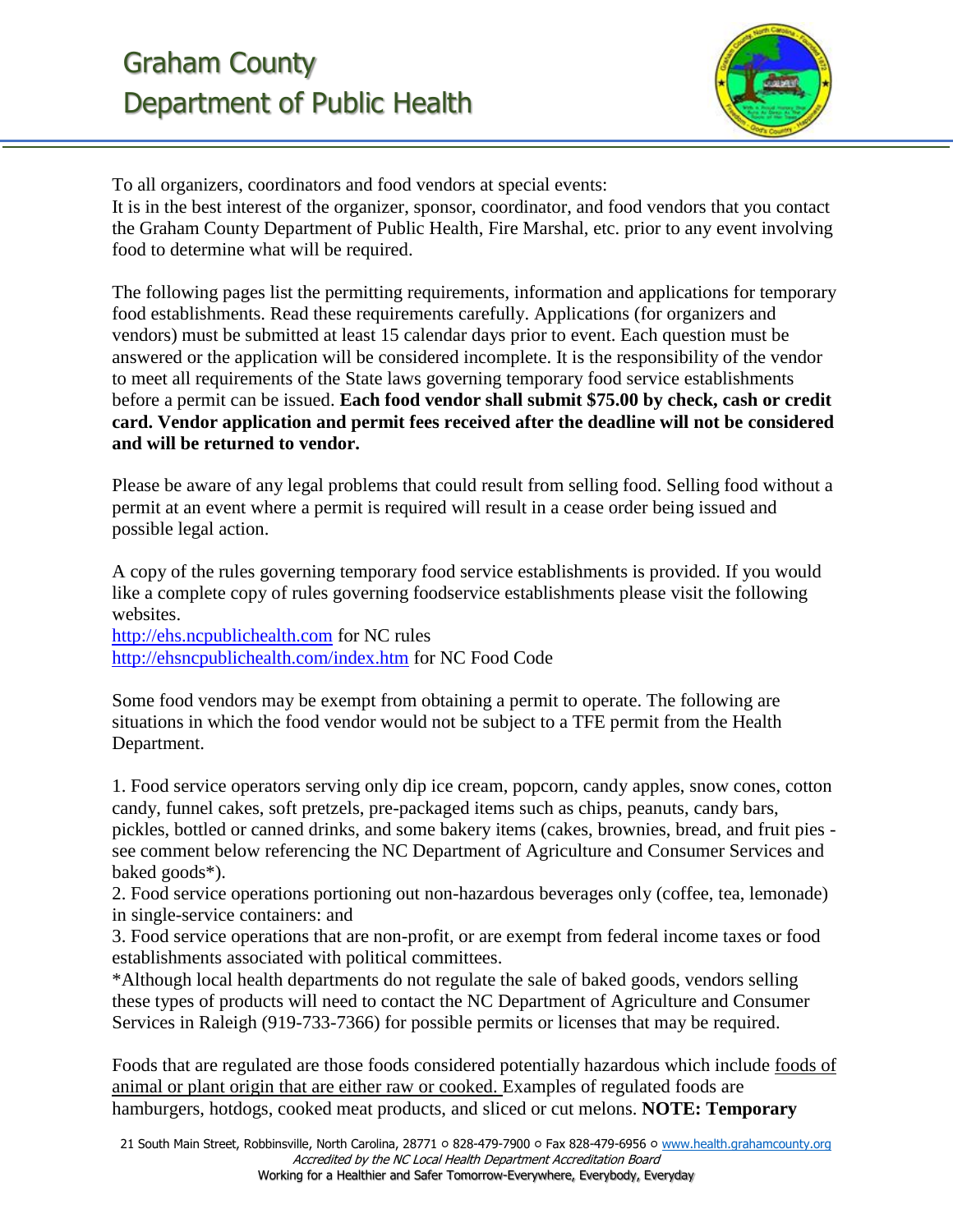

**Food Establishments are not permitted to prepare and serve salads such as potato, chicken, ham, crab, etc. and cream-filled pastries and pies.**

If you are unsure as to whether a certain food item you wish to sell will require a permit or not, please contact the Graham County Environmental Health Department (828-479-6232).

Thank you in advance for your cooperation and good luck with your event!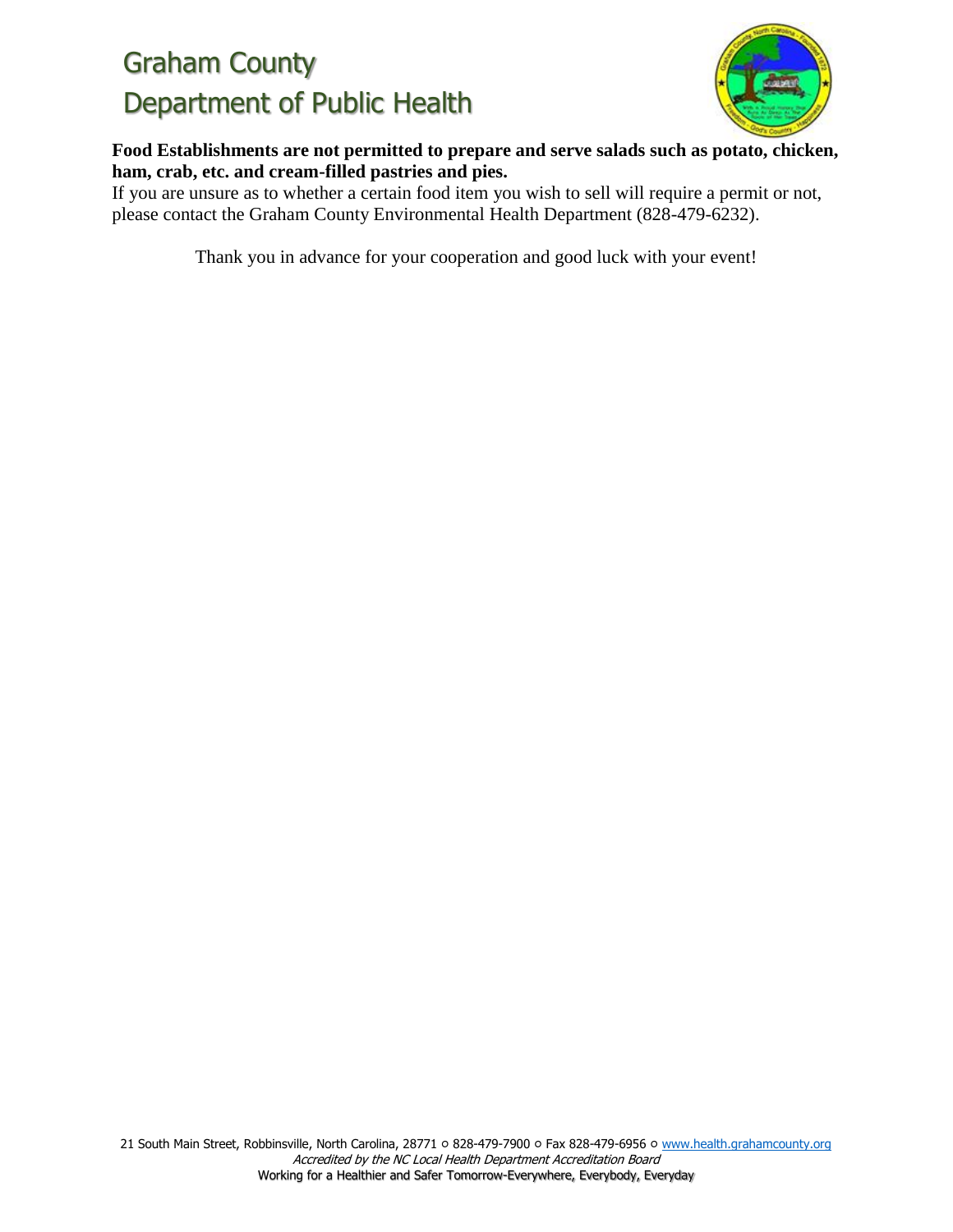

Application Submission Date:

#### **EVENT ORGANIZER APPLICATION**

By providing the information below, you will assist in identifying and preventing potential public health problems that might occur during your event. **A separate Temporary Food Establishment Permit Application for each vendor must be received at least 15 calendar days prior to event. All applications (coordinator and vendor) and food vendor permit fees must be received at least 15 days prior to event or application will be denied.** The event coordinator is responsible for submitting all vendor applications to the health department for review. Be sure to consult with Fire Marshal, etc. before your event. Please mail applications to above address.

| <b>Please Print</b>                                                                                                                                                                                                                                             |
|-----------------------------------------------------------------------------------------------------------------------------------------------------------------------------------------------------------------------------------------------------------------|
|                                                                                                                                                                                                                                                                 |
|                                                                                                                                                                                                                                                                 |
|                                                                                                                                                                                                                                                                 |
|                                                                                                                                                                                                                                                                 |
|                                                                                                                                                                                                                                                                 |
|                                                                                                                                                                                                                                                                 |
|                                                                                                                                                                                                                                                                 |
|                                                                                                                                                                                                                                                                 |
|                                                                                                                                                                                                                                                                 |
|                                                                                                                                                                                                                                                                 |
| Will the organizer be supplying water to the food booths? $\Box$ Yes $\Box$ No<br>Note: A food grade hose is required for all water connections. If yes, what is the water<br>source? Public Other, explain entertainment of Public of Public of Other, explain |
| Liquid waste/grease and garbage disposal method and schedules for pick-up (include business                                                                                                                                                                     |
| Will the organizer be supplying electricity to the food booths? $\Box$ Yes $\Box$ No                                                                                                                                                                            |
|                                                                                                                                                                                                                                                                 |
| 21 South Main Street, Robbinsville, North Carolina, 28771 o 828-479-7900 o Fax 828-479-6956 o www.health.grahamcounty.org<br>Accredited by the NC Local Health Department Accreditation Board                                                                   |

Working for a Healthier and Safer Tomorrow-Everywhere, Everybody, Everyday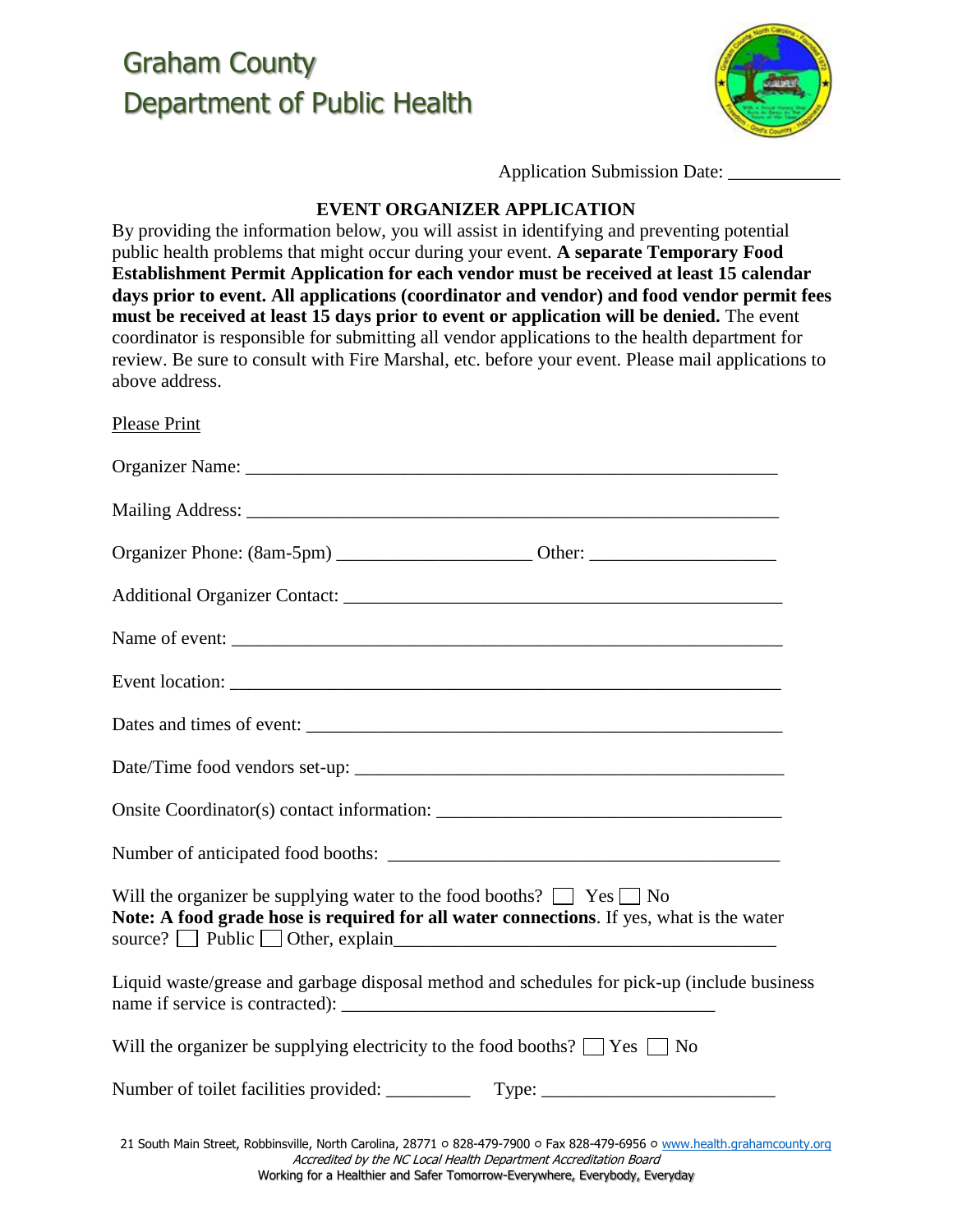

Will handwashing facilities be provided adjacent to the toilets? How many? Please attach a map of the event grounds showing the location for each food booth, toilet facilites, water connections, etc.

| Name of Booth | Owner/Operator | Phone Number(s) |  |
|---------------|----------------|-----------------|--|
|               |                |                 |  |
|               |                |                 |  |
|               |                |                 |  |
|               |                |                 |  |
|               |                |                 |  |
|               |                |                 |  |
|               |                |                 |  |
|               |                |                 |  |
|               |                |                 |  |
|               |                |                 |  |
|               |                |                 |  |
|               |                |                 |  |
|               |                |                 |  |
|               |                |                 |  |
|               |                |                 |  |
|               |                |                 |  |

Use the space below to list ALL FOOD VENDORS that will be participating

STATEMENT: I hereby certify that the above information is correct and I fully understand that any deviation from the above without permission from Graham County Environmental Health may nullify the final approval and prevent issuance of permits to participating vendors. I understand that a pre-opening inspection of each food vendor is required and if the food vendor is not in compliance with 15A NCAC 18A .2635 and a temporary food establishment permit will not be issued. **I understand that if this application is incomplete it will be returned; if I do not correct and return to JCDPH at least 15 calendar days prior to event my application will not be considered.** 

Print Name Signature Date

\_\_\_\_\_\_\_\_\_\_\_\_\_\_\_\_\_\_\_\_\_\_\_\_\_\_\_\_\_\_\_\_\_\_\_\_\_\_\_\_\_\_\_\_\_\_\_\_\_\_\_\_\_\_\_\_\_\_\_\_\_\_\_\_\_\_\_\_\_\_\_\_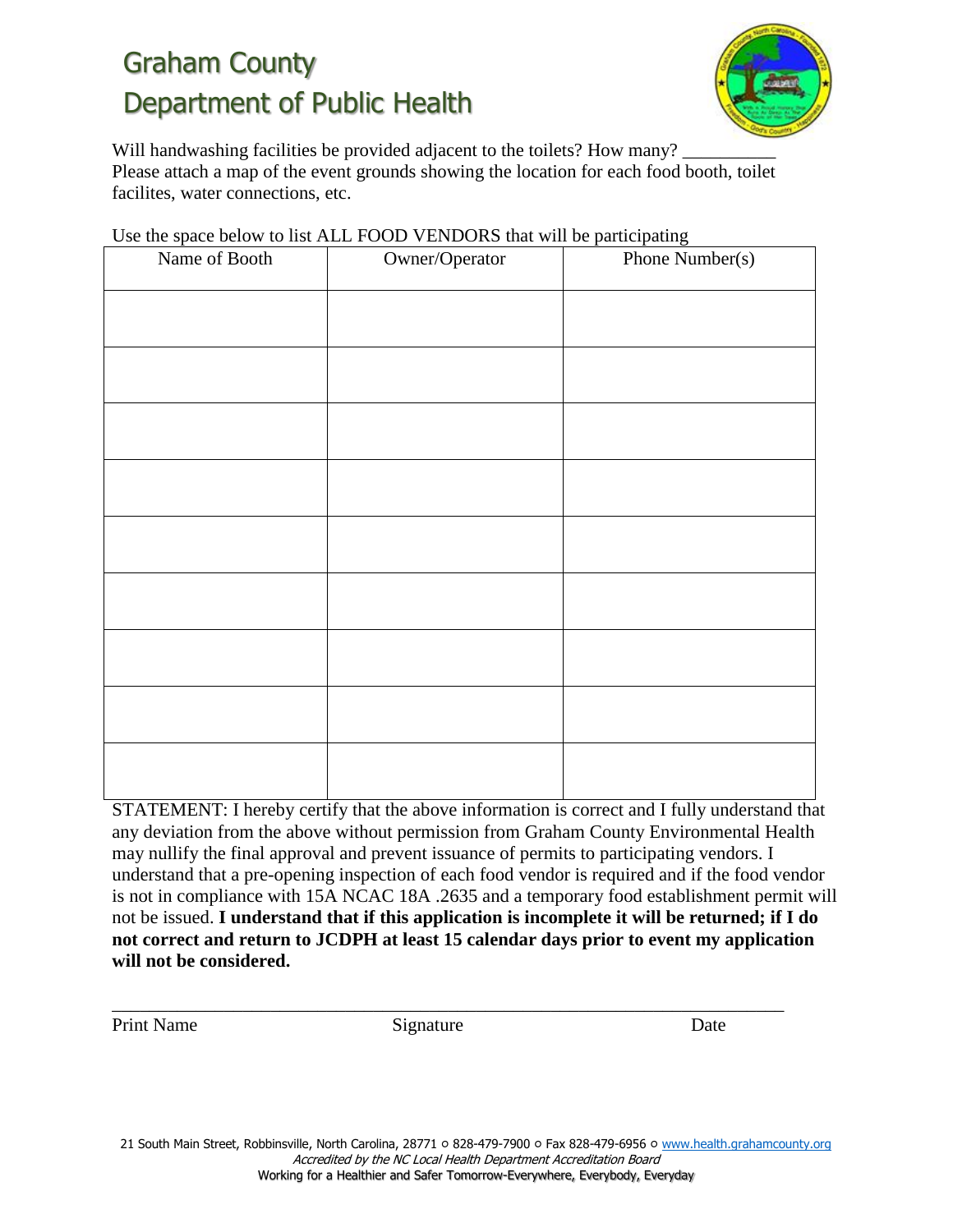

#### **Temporary Food Establishment Vendor Application**

Each food vendor must submit a completed Temporary Food Establishment application to coordinator to be submitted to department **at least 15 calendar days prior to event**. Permit fee(s) shall be submitted along with application. Each question must be answered or the application will be considered incomplete. **Vendor application and permit fees received after the deadline will not be considered and will be returned to vendor.** 

| Proposed date/time for pre-opening inspection: _________________________________                                                                                       |  |
|------------------------------------------------------------------------------------------------------------------------------------------------------------------------|--|
|                                                                                                                                                                        |  |
|                                                                                                                                                                        |  |
|                                                                                                                                                                        |  |
|                                                                                                                                                                        |  |
|                                                                                                                                                                        |  |
|                                                                                                                                                                        |  |
| Type of Setup: □ Tent □ Trailer/Self Contained Unit □ Other_____________________                                                                                       |  |
| Handwashing: $\Box$ Plumbed Sink $\Box$ Gravity Flow container w/push button/flip nozzle<br>(At least 2 gallon container with unassisted free flowing faucet)          |  |
| Utensil Washing: Plumbed sink w/drainboard/counter top for air drying $\Box$ Separate tubs for<br>wash, rinse, sanitize w/drainboard/counter top for air drying        |  |
| Water Source: $\Box$ On-site Municipal $\Box$ Sealed bottled water $\Box$ Brought from a permitted<br>establishment (attach permission letter from owner) Other $\Box$ |  |
| Wastewater Disposal: □ Provided by event □ Return to permitted establishment (attach<br>permission letter from owner)                                                  |  |
| Garbage Disposal: Provided by event Other                                                                                                                              |  |

21 South Main Street, Robbinsville, North Carolina, 28771 ০ 828-479-7900 ০ Fax 828-479-6956 ০ [www.health.grahamcounty.org](http://www.health.grahamcounty.org/) Accredited by the NC Local Health Department Accreditation Board Working for a Healthier and Safer Tomorrow-Everywhere, Everybody, Everyday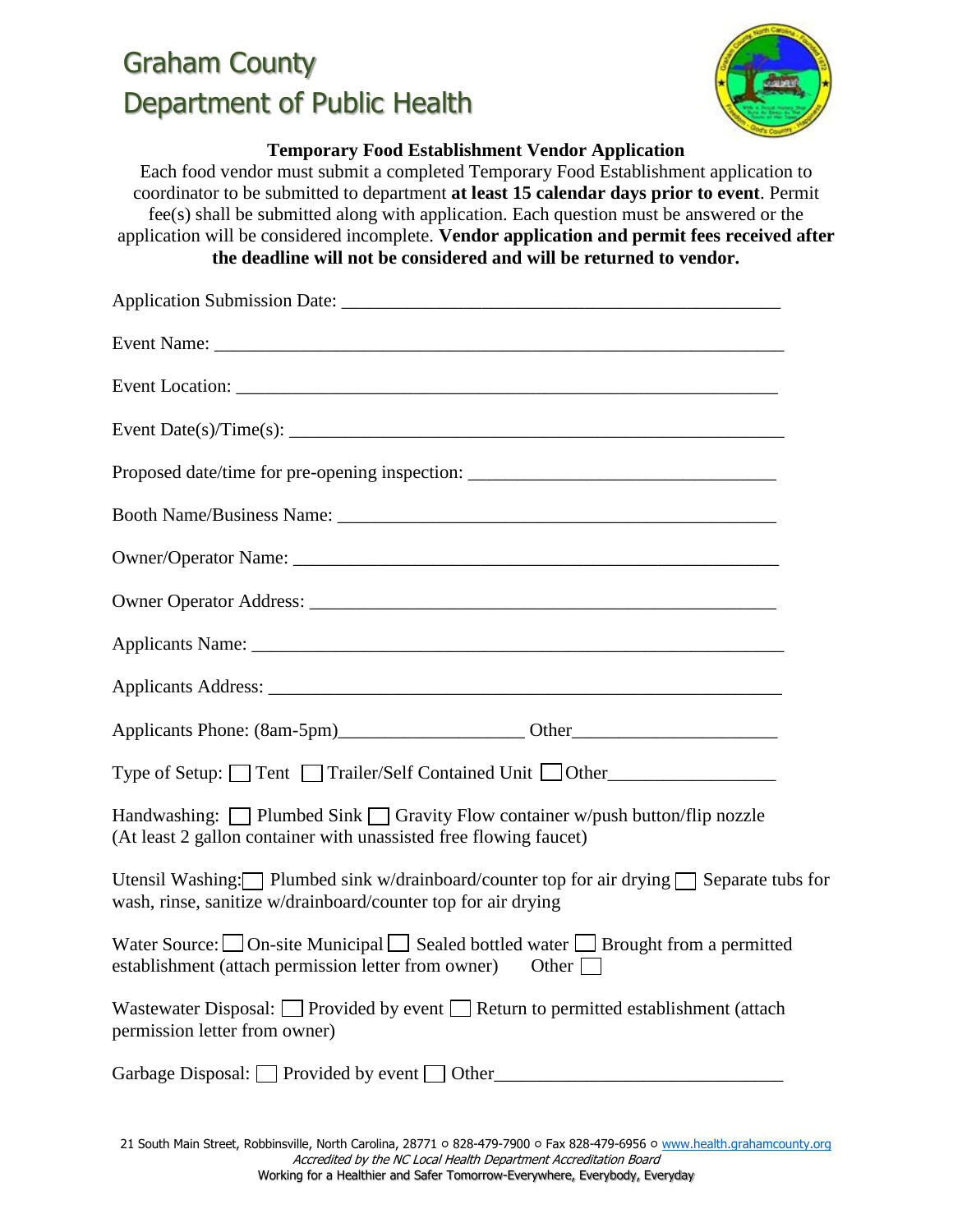

Will all foods/beverages be prepared at the event?  $\Box$  Yes  $\Box$  No If no, attach a letter signed by the owner of a permitted establishment listing each menu item that will be prepared by the establishment. Owner must include contact information. Domestic kitchens shall not be used.

Menu items are subject to approval and may be restricted

|               |                  |                      |               | Cooking &     |
|---------------|------------------|----------------------|---------------|---------------|
| Food/Beverage | Source/Transport | Prep/Cooking         | Hot/Cold      | Holding       |
|               | Method           | Procedures           | Holding       | Equipment     |
| Ex:           | Frozen patties   | <b>Transfer from</b> | Hold in crock | Gas grill     |
| Hamburgers    | from             | cooler to grill      | pot w/broth   | w/steam table |
|               | Sam's/cooler     |                      |               |               |
|               | w/ice            |                      |               |               |
|               |                  |                      |               |               |
|               |                  |                      |               |               |
|               |                  |                      |               |               |
|               |                  |                      |               |               |
|               |                  |                      |               |               |
|               |                  |                      |               |               |
|               |                  |                      |               |               |
|               |                  |                      |               |               |
|               |                  |                      |               |               |
|               |                  |                      |               |               |
|               |                  |                      |               |               |
|               |                  |                      |               |               |
|               |                  |                      |               |               |
|               |                  |                      |               |               |
|               |                  |                      |               |               |
|               |                  |                      |               |               |
|               |                  |                      |               |               |
|               |                  |                      |               |               |
|               |                  |                      |               |               |
|               |                  |                      |               |               |
|               |                  |                      |               |               |

Any foods requiring preparation prior to the event must be approved and permitted by the Graham County Department of Public Health and event coordinator. (i.e. BBQ, dough for fry bread) Any foods prepared without permission from the department will be discarded. Food booth must be completely set up prior to permitting.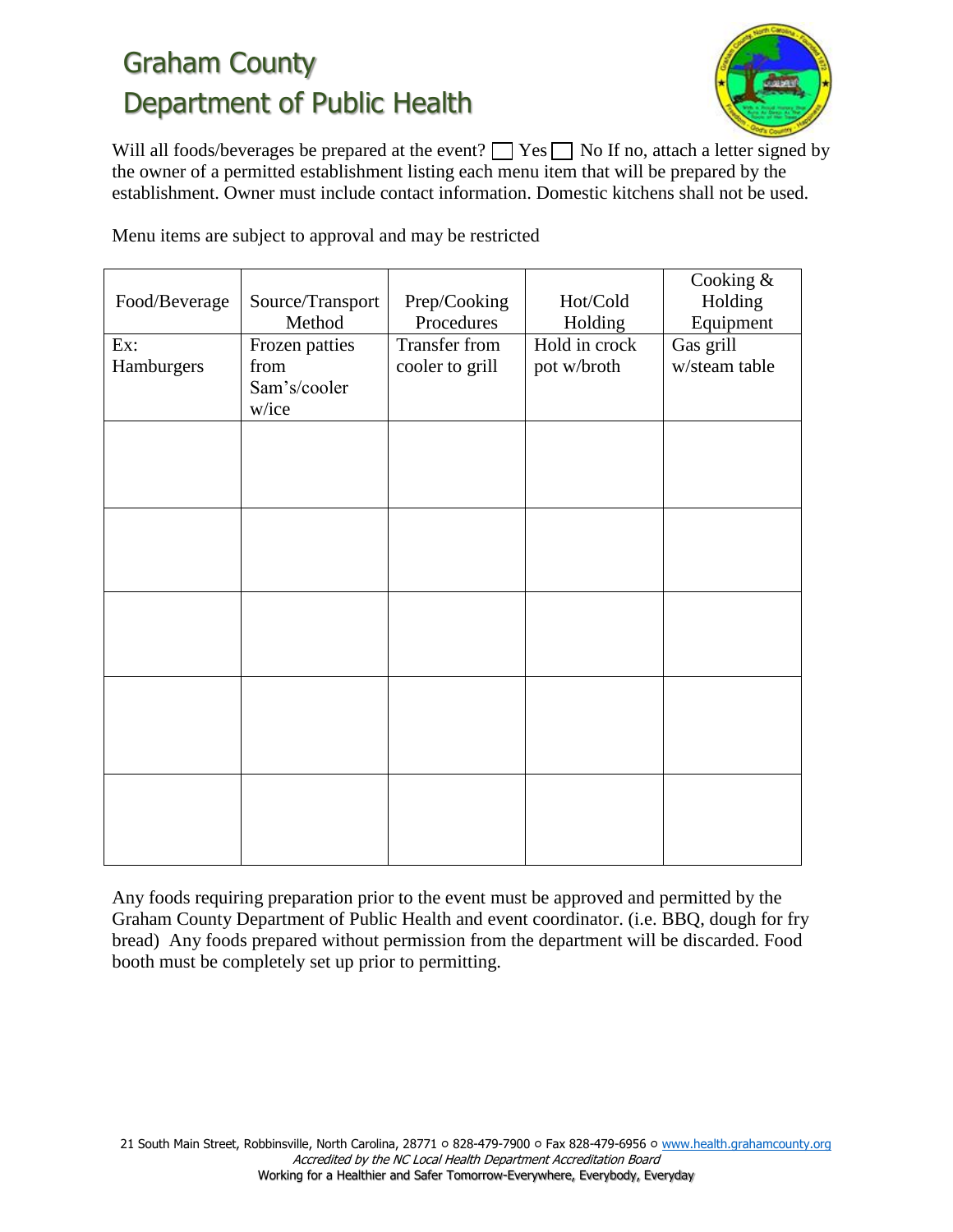

#### **EXAMPLE LAYOUT**

10x10 Tent Front Customer Service



#### **Example Hand-wash Station**



21 South Main Street, Robbinsville, North Carolina, 28771 ০ 828-479-7900 ০ Fax 828-479-6956 ০ [www.health.grahamcounty.org](http://www.health.grahamcounty.org/) Accredited by the NC Local Health Department Accreditation Board Working for a Healthier and Safer Tomorrow-Everywhere, Everybody, Everyday